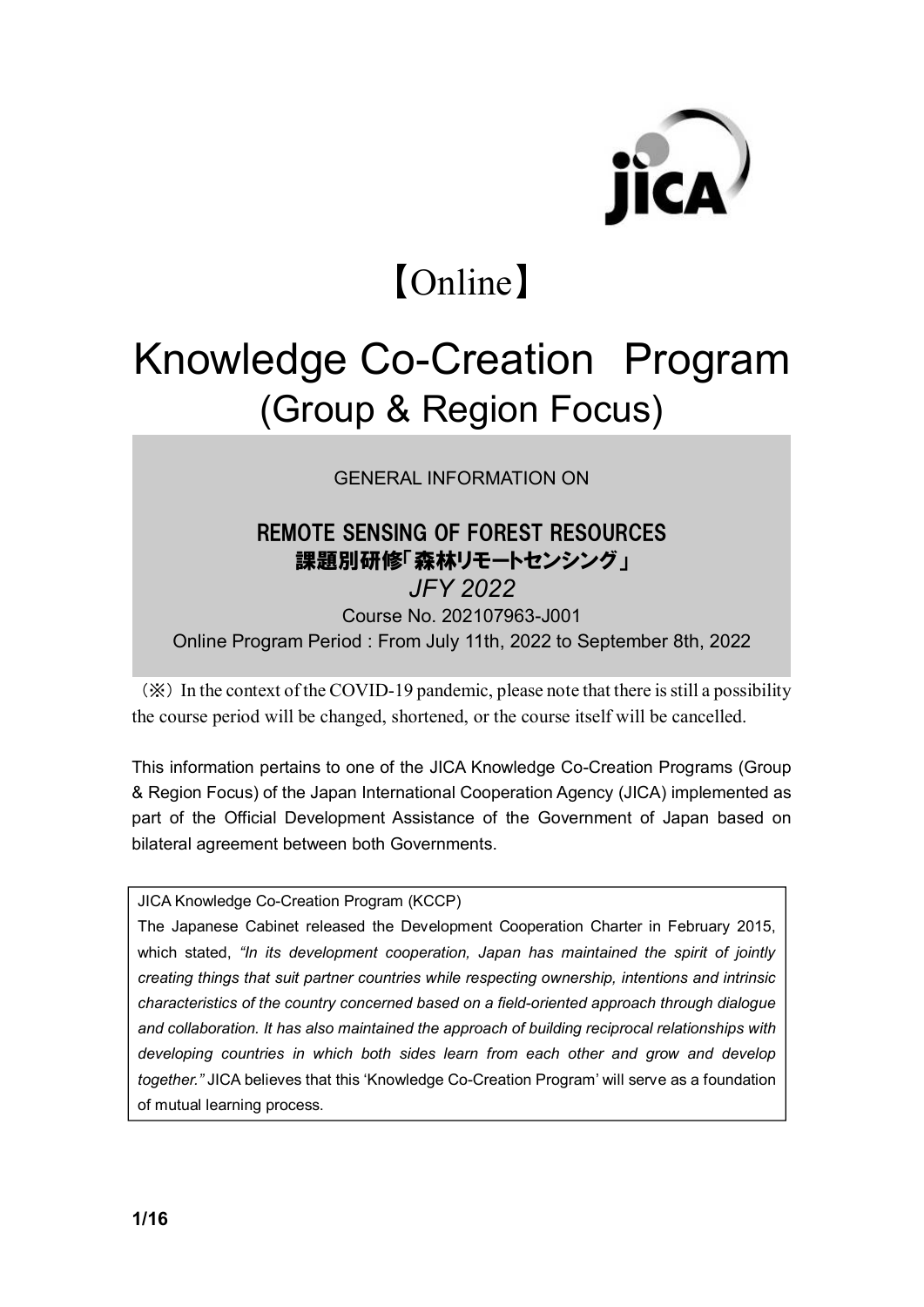# **I. Concept**

#### **Background**

Stopping deforestation and forest degradation may play a significant role in climate change mitigation. CO2 emissions from deforestation and forest degradation in developing countries might amount for about 20% of the total emission of the world. Thus, it is a key challenge not only for developing countries but also for the whole world to address reducing emissions from deforestation and forest degradation in developing countries (REDD+), which could slow increase in atmospheric CO2 concentrations.

However, there are not sufficient systems or personnel for forest monitoring in many developing countries so that they can investigate the forest resources, which is basic information for REDD+. This constitutes a matter of immediate concern for the international community.

Remote sensing provides extensive information of forest resources in an efficient and effective manner. This program will provide basic theory and skills of remote sensing of forest resources to improve forest management in developing countries, which also support the REDD+ related activities for the participants and is expected to contribute to the climate change mitigation.

#### For what?

Participants are expected to acquire the skills and knowledge for using remote sensing of forest resources in their own countries based on international discussions on REDD+.

#### For whom?

This program is offered to administrative officials or researchers engaged in forestry management.

#### How?

Participants shall have opportunities through online program to enhance the participants' knowledge and skills of remote sensing of forest resource management in order to understand REDD+ as a significant role in climate change mitigation. Participants are expected to have presentation on the best of the knowledge and ideas acquired and discussed through the course.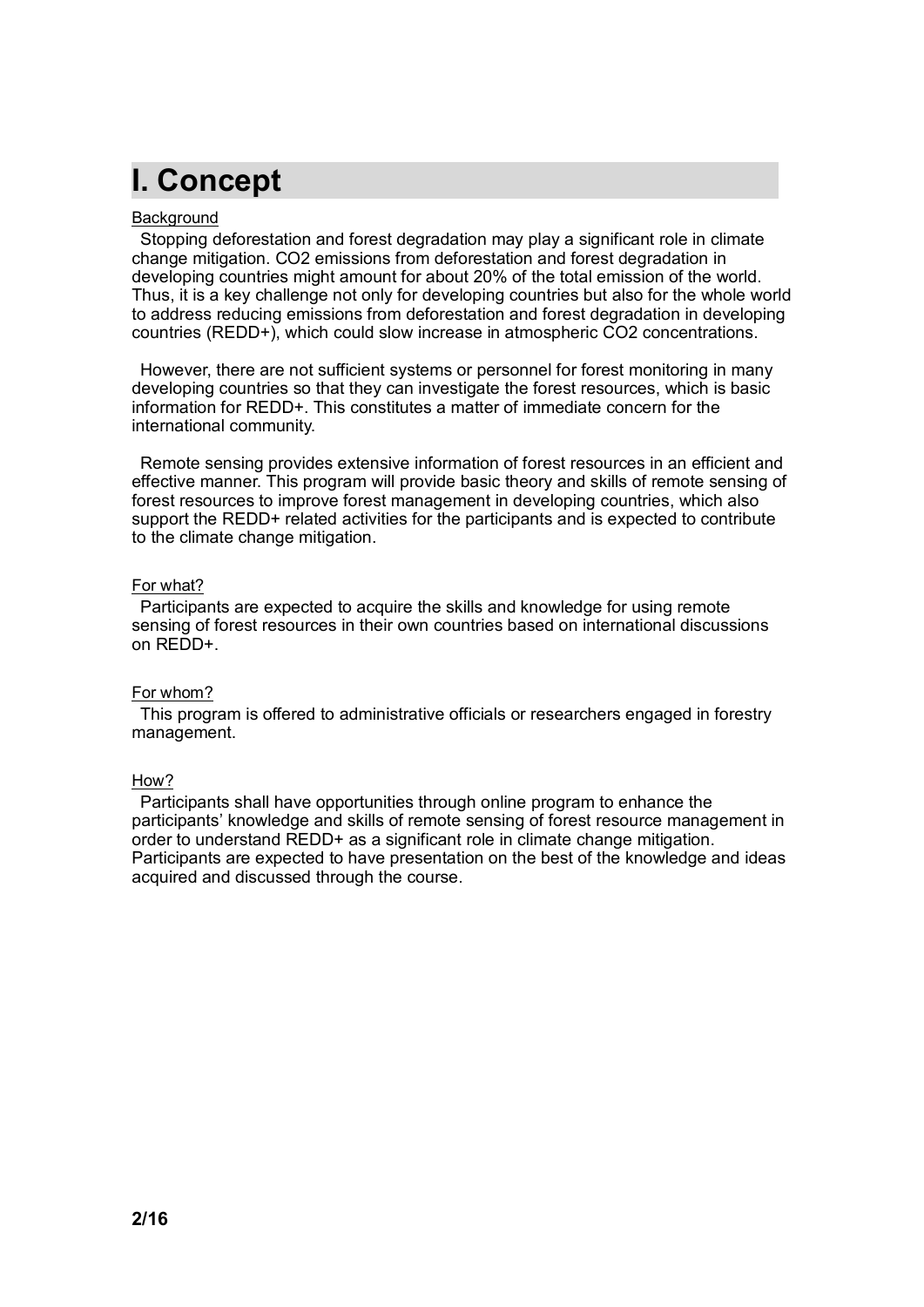# **II. Description**

- **1.** Title (Course-No.): Remote Sensing of Forest Resources (202107963-J001)
- **2.** Course Period: July 11th, 2022 to September 8th, 2022

In the context of the COVID-19 pandemic, please note that there is still a possibility the course period will be changed, shortened, or the course itself will be cancelled.

- **3.** Target Countries: Brazil, India, Laos, Kosovo, Moldova and Thailand
- **4.** Eligible / Target Organization: Administrative officials or researchers engaged in remote sensing of forest resources, forestry management and climate change mitigation.
- **5.** Course Capacity (Upper limit of Participants): 6 persons
- **6.** Language to be used in this program: English
- **7.** Course Objective:

Participants are expected to acquire the basic skills and knowledge for using remote sensing with the aim of understanding forest resources in their own countries based on international discussion of REDD+.

#### Overall Goal:

Each participant's belonging organizations take actions based on the action plans, in order to build the system for monitoring of forest resources using remote sensing in the countries concerned.

#### **8.** Expected Module Output and Contents

This program consists of the following components. Details on each component are given below:

| <b>Expected Modules Output</b>     | Activities                                                                              |
|------------------------------------|-----------------------------------------------------------------------------------------|
| participants' respective countries | To overview the present situation and Preparation and submission of Inception<br>Report |

| Online Course(July 11th, 2022 to September 8th, 2022)                                       |          |                   |  |  |
|---------------------------------------------------------------------------------------------|----------|-------------------|--|--|
| Participants dispatched by the organizations attend the Program implemented through Online. |          |                   |  |  |
| <b>Expected Modules</b><br>Output                                                           | Contents | <b>Activities</b> |  |  |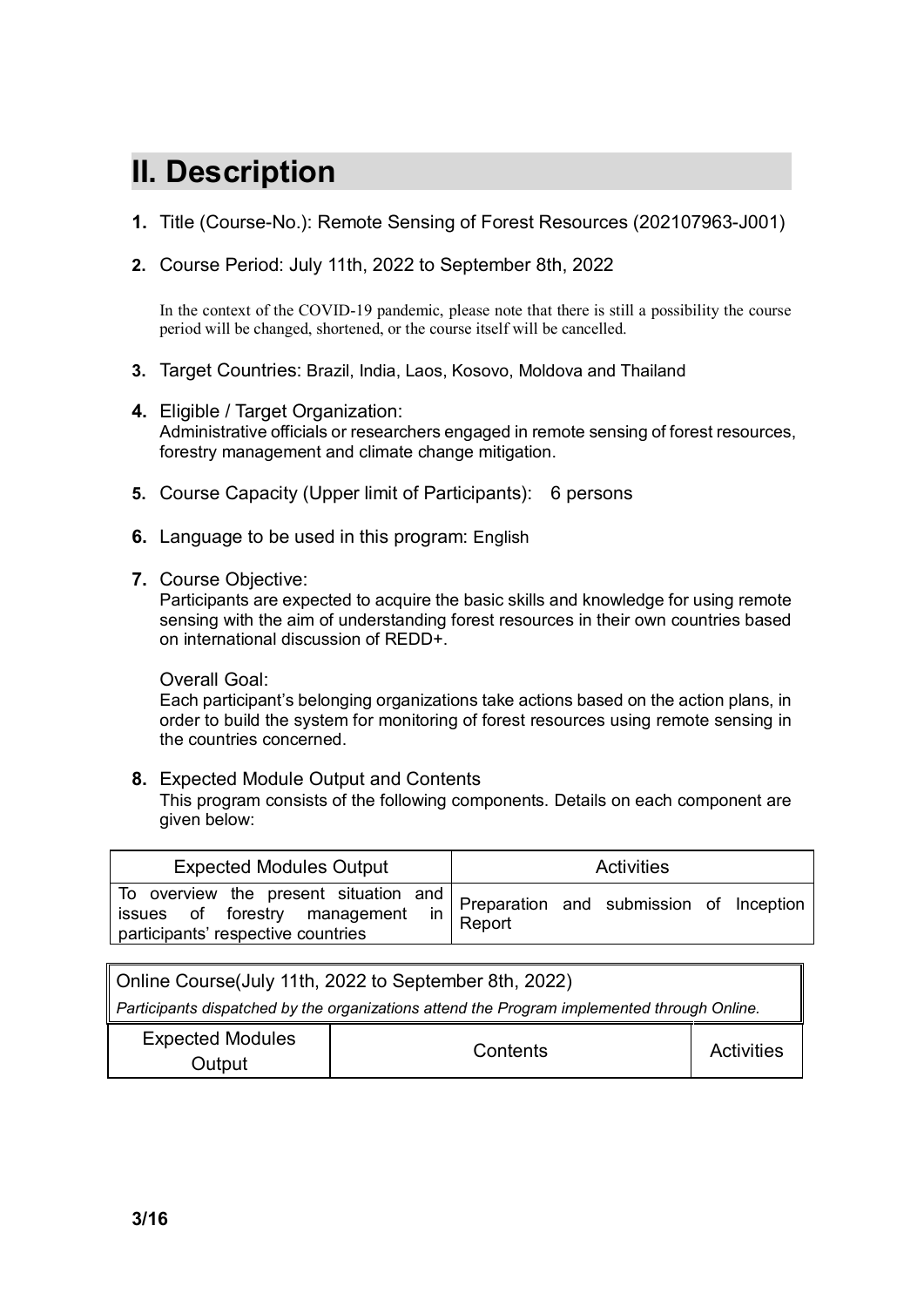| 1. To acquire the current<br>knowledge about the<br>climate change<br>including REDD+ and<br>remote sensing, GIS<br>applications | $\cdot$ Introduction of REDD $+$                                                                                                                                                                                                                             | Lecture                                |
|----------------------------------------------------------------------------------------------------------------------------------|--------------------------------------------------------------------------------------------------------------------------------------------------------------------------------------------------------------------------------------------------------------|----------------------------------------|
| 2. To learn about the<br>basic theory and skills<br>of remote sensing                                                            | • Basic theory of remote sensing<br>· Basic knowledge of remote sensing data<br>characteristics (Optical, Rader, and LiDAR)                                                                                                                                  | Lecture and<br>practice                |
| 3. To acquire the<br>knowledge and<br>technique for the<br>practical use of remote<br>sensing of forest<br>resources             | • Data acquisition (Satellite imagery)<br>• Preprocessing overview,<br>• vegetation indices<br>• Classification and change detection of land<br>cover<br>*QGIS and GEE will be used for the<br>module. In the course, we are going to<br>enhance the module. | Lecture and<br>Practice                |
| 4. To acquire the<br>knowledge and<br>technique for the<br>practical use of<br>GIS/GPS of forest<br>resources                    | · Basic of special analysis.<br>· Field data collection (Open Data Kit)<br>*QGIS will be used for the module.                                                                                                                                                | Lecture and<br>Practice                |
| 5. To formulate the<br>practical Action Plan for<br>solving their own issues                                                     | • Presentation how to utilize what you<br>learned.                                                                                                                                                                                                           | Preparation<br>for the<br>presentation |

### *NOTE:* (1)

Each participant must submit Inception Report before the program. Participants are requested to make Inception Report Presentation at the beginning of the training course, in order to share the respective countries information in the field of forestry management and using remote sensing technologies. Participants must prepare for Inception Report presentation before the program. Inception Report must be written in English and fifteen (15) minutes will be allocated to each participant for the presentation. Presentation by using Microsoft Power Point is highly recommended.

| ∥ (3)Finalization Phase in a participant's home country |                                                                                                              |  |  |  |  |
|---------------------------------------------------------|--------------------------------------------------------------------------------------------------------------|--|--|--|--|
|                                                         | Participating organizations produce final outputs by making use of results brought back by                   |  |  |  |  |
|                                                         | participants. This phase marks the end of the Program.                                                       |  |  |  |  |
| <b>Modules</b>                                          | Activities                                                                                                   |  |  |  |  |
| <b>Action Plan</b>                                      | Implementation of the   Application and implementation of the Action Plan back in<br>respective home country |  |  |  |  |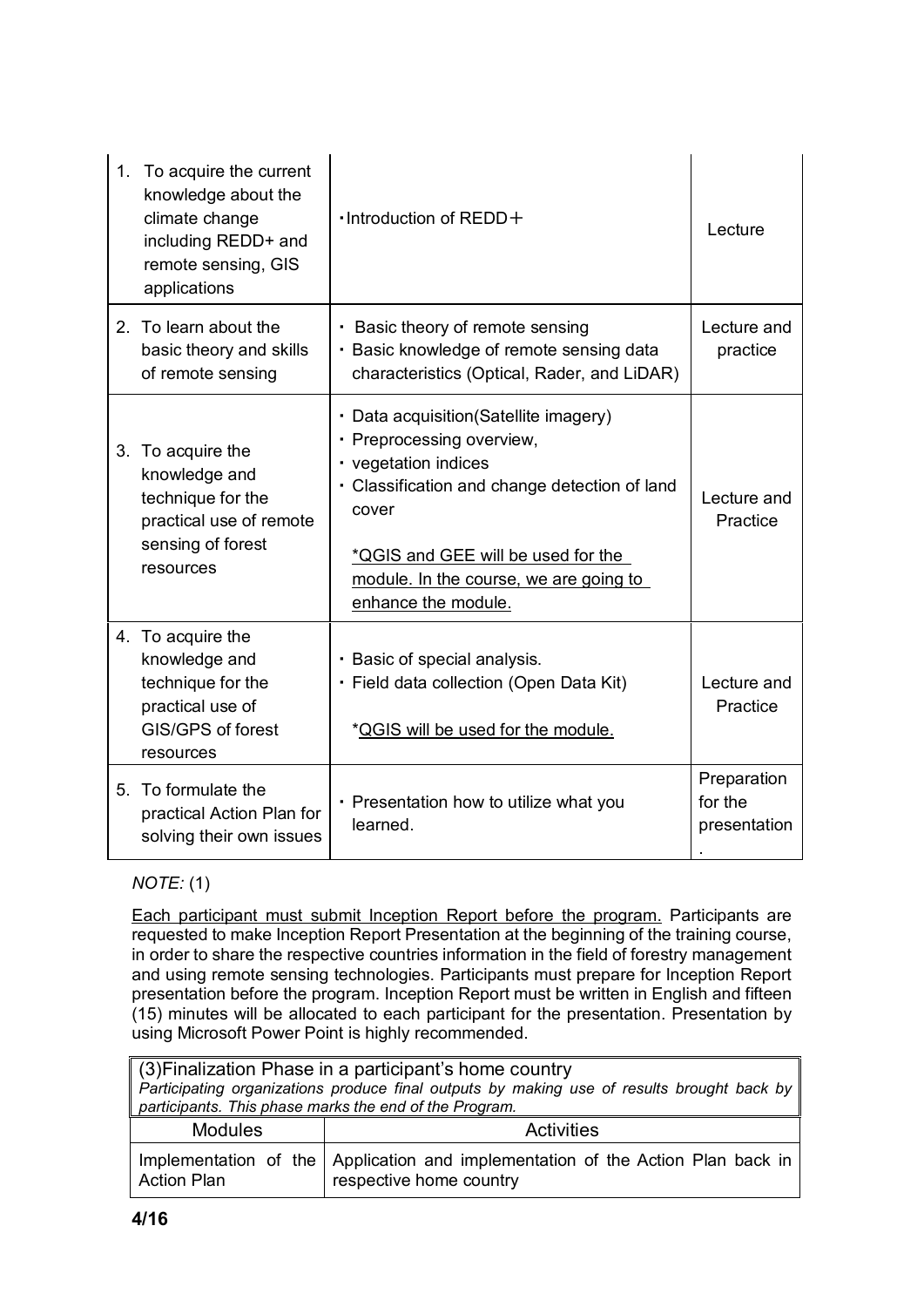*NOTE:* (2)

"Action Plan" of this course is the guide to solve your issues for development of Remote Sensing of Forest Resources.

Each participant must submit the Action Plan (presentation) at the end of the course. Contents to be included at least:

- What you learned in the KCCP course.
- How to apply acquired technique your work.
- Ex. having an educative program, making one's work more efficient, creating base maps etc.

Followings must be well considered in Action Plan:

- The plan must be feasible.
- Obtained knowledge through the program must be fully utilized.
- Clarify the role of yourself in the plan

<Structure of the program>

The online program will be held 3days per week. The lecture of one day will be for one hour half(Less than 2 hours). Then you try to do some homework related to lectures. You can access to a web-based platform for the KCCP course 24/7 and leave questions and comments to the lecture. The lectures answer your questions.

One of the unique points of the course is the consultation and practice time during the course. You can try your work related to the KCCP course with the help of lectures. If you want to learn more than the contents of the course, you can discuss it during the consultation and practice time.

<Hardware requirements>

The course includes hands on training. So, please prepare your computer.

Minimum requirements:

**OS**: Windows 7 or Windows10 (preferable)

**CPU**: at least 2.2 GHz multicore CPU

**RAM**: 4Gb, but 8Gb or more preferable

**Storage**: 100Gb or more, (SSD preferable)

**Graphic cards**: Onboard but dedicate is preferable.

**Display (Optional)**: if you can prepare a second screen, it is easy to see the lecture with GIS or remote sensing work.

Android phone for ODK (Open data kit)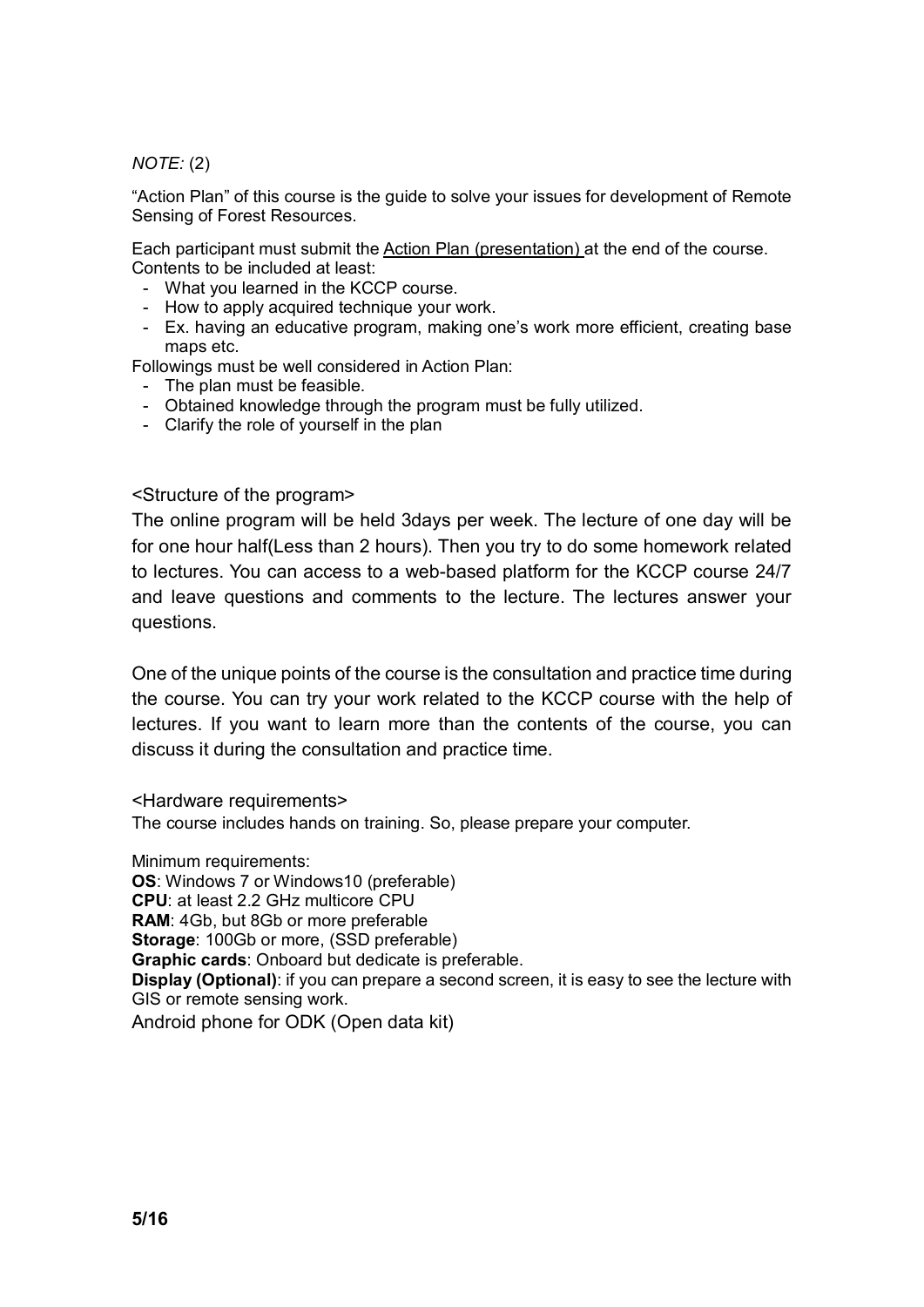#### Tentative schedule of the program in 2022

Lectures will be held by Zoom or Google Meets. You can see the videos for your review of the lectures.

| Mon.                        | Tue.                 | Wed.                                    | Thu.                                       | Fri.           | Sat.      | Sun.                |
|-----------------------------|----------------------|-----------------------------------------|--------------------------------------------|----------------|-----------|---------------------|
| 2022/7/11                   | 2022/7/12            | 2022/7/13                               | 2022/7/14                                  | 2022/7/15      | 2022/7/16 | 2022/7/17           |
|                             |                      |                                         | Watch videos and                           | Basics of      |           |                     |
| Connection test             | Connection test      | Orientation and Self                    | share questions                            | Remote         |           |                     |
|                             |                      | introduction                            | RS01. Remote sensing                       | sensing        |           |                     |
|                             |                      |                                         | basics                                     |                |           |                     |
| 2022/7/18                   | 2022/7/19            | 2022/7/20                               | 2022/7/21                                  | 2022/7/22      |           | 2022/7/23 2022/7/24 |
|                             |                      |                                         | Watch videos and                           |                |           |                     |
| Watch videos and share      |                      |                                         | share questions                            |                |           |                     |
| questions                   | Remote sensing       |                                         | RS03. Preprocessing                        | Preprocessing  |           |                     |
| RS02. Remote sensing data   | data                 |                                         | (for understanding of                      |                |           |                     |
|                             |                      |                                         | concept)                                   |                |           |                     |
| 2022/7/25                   | 2022/7/26            | 2022/7/27                               | 2022/7/28                                  | 2022/7/29      | 2022/7/30 | 2022/7/31           |
| Watch videos and share      |                      |                                         |                                            |                |           |                     |
| questions                   |                      |                                         | Watch videos and                           |                |           |                     |
| RSD1. Classification        | Classification based |                                         | share questions                            | Supervised     |           |                     |
| workflow                    | on indices           |                                         | RS06, Supervised                           | dassification  |           |                     |
| R505. Classification based  |                      |                                         | classification                             |                |           |                     |
| on indices                  |                      |                                         |                                            |                |           |                     |
| 2022/8/1                    | 2022/8/2             | 2022/8/3                                | 2022/8/4                                   | 2022/8/5       | 2022/8/6  | 2022/8/7            |
|                             |                      |                                         | Watch videos and                           |                |           |                     |
| Watch videos and share      |                      |                                         | share questions                            |                |           |                     |
| questions                   | Advanced             |                                         | RS08. Change detection                     |                |           |                     |
| RS07. Advanced supervised   | supervised           |                                         | part 1                                     | hange detectio |           |                     |
| classification              | classification       |                                         | RS09. Change detection                     |                |           |                     |
|                             |                      |                                         | part 2                                     |                |           |                     |
| 2022/8/8                    |                      | 2022/8/10                               | 2022/8/11                                  | 2022/8/12      | 2022/8/13 | 2022/8/14           |
| Watch videos and share      | 2022/8/9             |                                         |                                            |                |           |                     |
| questions                   |                      | Optional program:                       |                                            |                |           |                     |
| RS11. Accuracy              | Accuracy             | Experience                              | Watch videos and                           |                |           |                     |
| assessment part 1           | assessment           | traditional Japanese                    | share questions                            | Basics of GIS  |           |                     |
| RS12. Accuracy              |                      | culture! (By JICA                       | GISO1. Basics of GIS                       |                |           |                     |
| assessment part 2           |                      | Hokkaido)                               |                                            |                |           |                     |
| 2022/8/15                   | 2022/8/16            | 2022/8/17                               | 2022/8/18                                  | 2022/8/19      | 2022/8/20 | 2022/8/21           |
|                             |                      |                                         |                                            |                |           |                     |
|                             |                      |                                         | Watch videos and                           |                |           |                     |
| Watch videos and share      |                      |                                         | share questions                            |                |           |                     |
| questions                   |                      |                                         | GEE06. Cloud free                          |                |           |                     |
| GEE01. Introduction         | GEE Overview and     |                                         | image (GEE)                                | Generating     |           |                     |
| (GEE:Google Earth Engine)   | programming          |                                         | GEE07. Clip and export                     | doud-free      |           |                     |
| GEE02. Programming          |                      |                                         | (GEE)                                      | images (GEE)   |           |                     |
| (GEE)                       |                      |                                         | GEE08: Advanced                            |                |           |                     |
| GEE03. Basics (GEE)         |                      |                                         | export (if you wish to                     |                |           |                     |
|                             |                      |                                         | watch)                                     |                |           |                     |
| 2022/8/22                   | 2022/8/23            | 2022/8/24                               | 2022/8/25                                  | 2022/8/26      |           | 2022/8/27 2022/8/28 |
|                             |                      |                                         |                                            |                |           |                     |
| Watch videos and share      |                      |                                         | Watch videos and                           |                |           |                     |
| questions                   | Image classification |                                         | share questions                            | change         |           |                     |
| GEE04. Supervised           |                      |                                         | GEE05. Change                              | detection      |           |                     |
| classification (GEE)        |                      |                                         | detection (GEE)                            |                |           |                     |
| 2022/8/29                   | 2022/8/30            | 2022/8/31                               | 2022/9/1                                   | 2022/9/2       | 2022/9/3  | 2022/9/4            |
| Consultation and individual |                      |                                         | Consultation and                           | Biom ass       |           |                     |
| practice                    | Biomass estimation   |                                         | individual practice                        | estimation     |           |                     |
|                             |                      |                                         |                                            |                |           |                     |
| Watch videos and share      |                      |                                         | Watch videos and                           |                |           |                     |
| questions                   |                      |                                         | share questions                            |                |           |                     |
| GISO2. Analysis: Biomass    |                      |                                         | GISO3. Analysis:                           |                |           |                     |
| estimation based on plot    |                      |                                         | Biomass estimation                         |                |           |                     |
| study                       |                      |                                         | with mapping approach                      |                |           |                     |
| 2022/9/5                    | 2022/9/6             | 2022/9/7                                | 2022/9/8                                   | 2022/9/9       |           | 2022/9/10 2022/9/11 |
|                             |                      |                                         |                                            |                |           |                     |
| Consultation and individual | Consultation and     | Consultation and<br>individual practice | Evaluation meeting and<br>Closing ceremony |                |           |                     |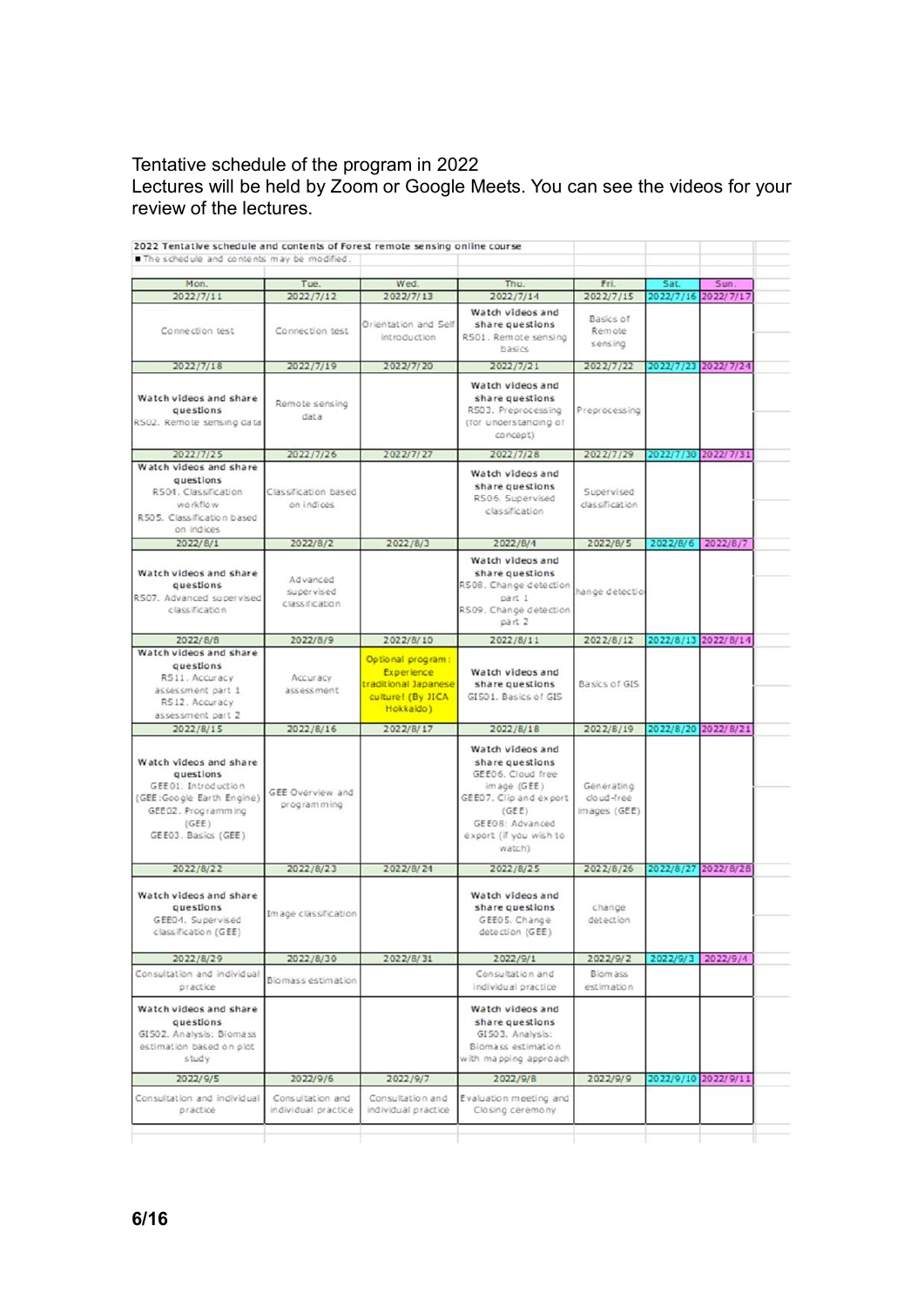# **III. Eligibility and Procedures**

- **1.** Expectations from the Participating Organizations:
	- (1) This program is designed primarily for organizations that intend to address specific issues or problems identified in their operation. Participating organizations are expected to use the project for those specific purposes.
	- (2) This program is enriched with contents and facilitation schemes specially developed in collaboration with relevant prominent organizations in Japan. These special features enable the project to meet specific requirements of applying organizations and effectively facilitate them toward solutions for the issues and problems.
- **2.** Nominee Qualifications:

Applying Organizations are expected to select nominees who meet the following qualifications.

#### **(1) Essential Qualifications**

- 1) Current Duties: preferably to be an administrative official or researcher currently to be engaged in forestry management or REDD+. In some countries, forestry management or REDD+ are covered in the field of wildlife management, nature conservation and climate change mitigation. This course will accept the participant from such area. This course offers lots of online practice. Participants must be using GIS/Remote Sensing software in their current duties.
- 2) Experience in the relevant field: should have more than 3 years of practical experience or research in forestry management or REDD+.
- 3) Educational Background: should be a university graduate or have an equivalent qualification.
- 4) Language: have good command of spoken and written English which is equivalent to TOEFL CBT 200 or more, (This program includes active participation in discussions, an action plan development. Thus requires good competence of English ability. Please attach an official certificate for English ability such as TOEFL, TOEIC etc., if possible).
- 5) IT Literacy: must be needed. Nominees must know how to use Windows or Windows Office.

#### **(2) Recommended Qualifications**

Gender Equality and Women's Empowerment: Women are encouraged to apply for the program. JICA makes a commitment to promote gender equality and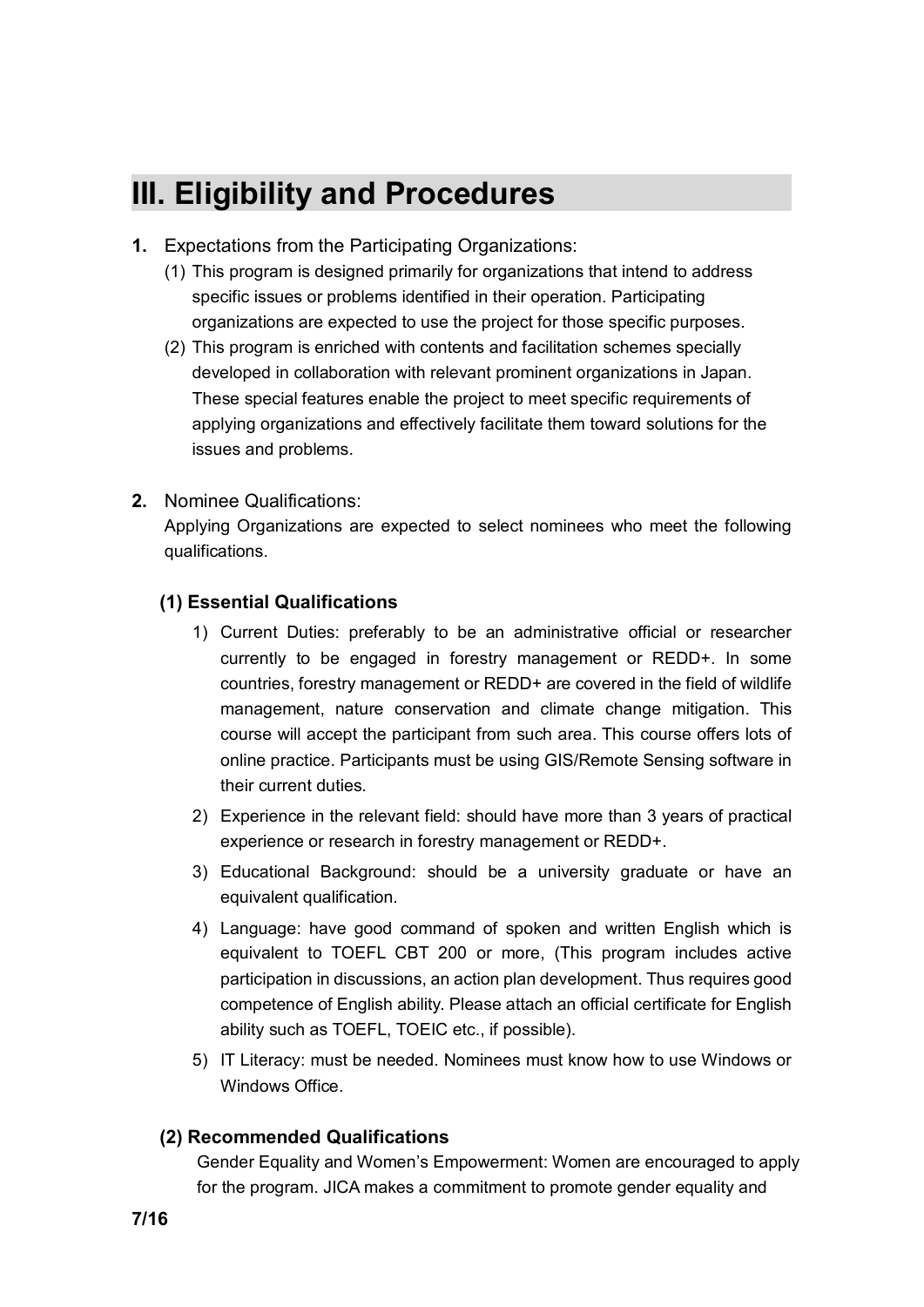women's empowerment, providing equal opportunity for all applicants regardless of sexual orientation and gender identity.

- **3.** Required Documents for Application
	- **(1) Application Form**: The Application Form is available at **the JICA overseas office.**

\* If you have any difficulties/disabilities which require assistance, please specify necessary assistances in the QUESTIONNAIRE ON MEDICAL STATUS RESTRICTION (1-(c)) of the application form. Information will be reviewed and used for reasonable accommodation.

**(2)** Photocopy of passport(Or ID): to be submitted with the application form, if you possess your passport which you will carry when entering Japan for this program. If not, you are requested to submit its photocopy as soon as you obtain it. \*Photocopy should include the followings:

Name, Date of birth, Nationality, Sex, Passport number and Expire date.

- **(3)** Inception Report: to be submitted with the application form. Fill in the form (ANNEX) of this General Information, and submit it along with the Application Form.
- **(4)** Nominee's English Score Sheet: to be submitted with the application form. If you have any official documentation of English ability. (e.g., TOEFL, TOEIC, IELTS)

#### **4.** Procedures for Application and Selection:

#### **(1)Submission of the Application Documents**

#### Closing date for applications: **Please confirm the local deadline with the JICA overseas office.**

(All required material must arrive at **JICA Center in Japan** by June 27th, 2022) (2)Selection:

Primary screening is conducted at the JICA overseas office (or the embassy of Japan) after receiving official documents from your government. JICA Center will consult with concerned organizations in Japan in the process of final selection. Applying organizations with the best intentions to utilize the opportunity will be highly valued.

The Government of Japan will examine applicants who belong to the military or other military-related organizations and/or who are enlisted in the military, taking into consideration of their duties, positions in the organization and other relevant information in a comprehensive manner to be consistent with the Development Cooperation Charter of Japan.

**(3)** Notice of Acceptance

Notification of results will be made by the JICA office not later than 4th July 2022.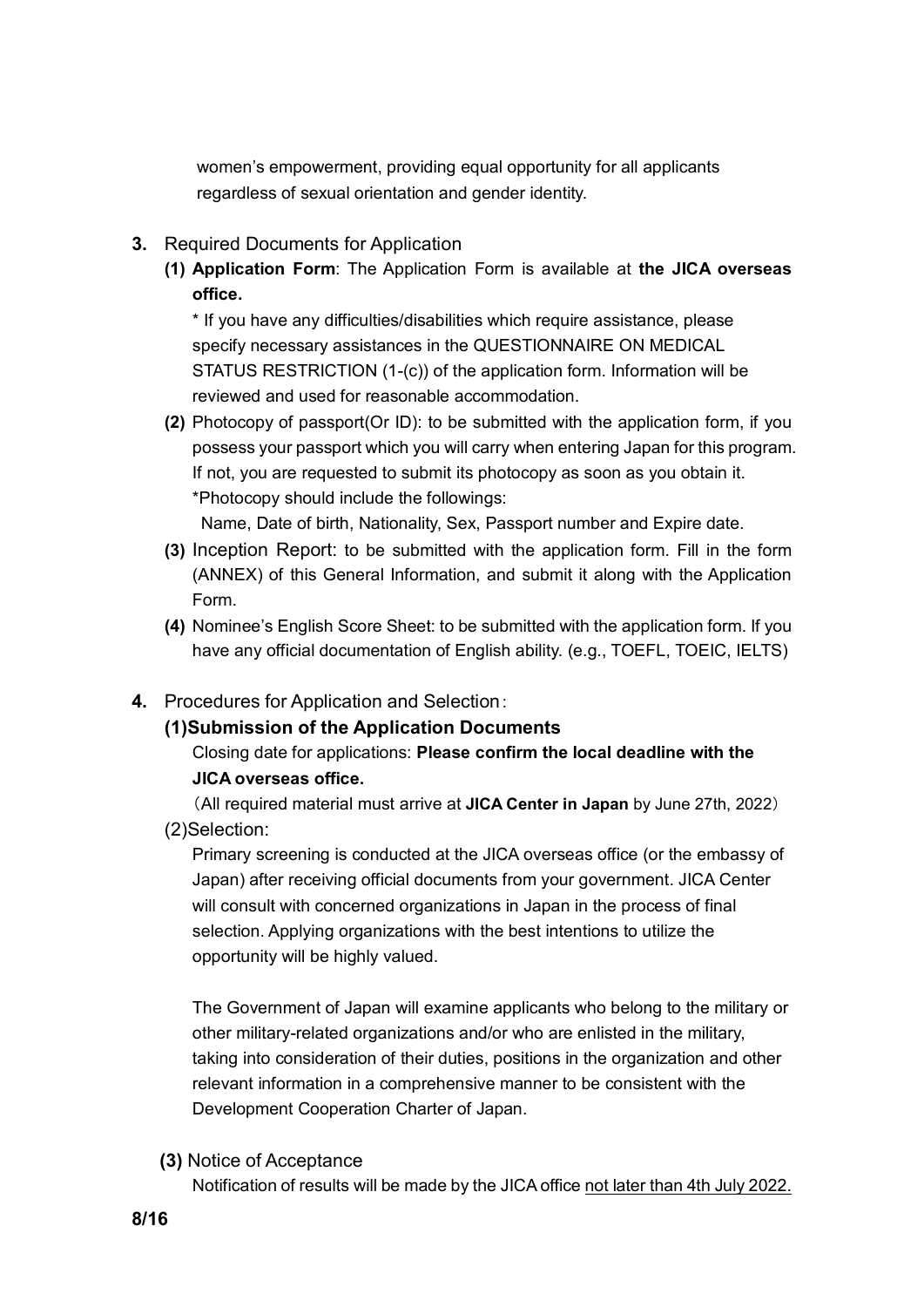- **5.** Conditions for Attendance:
	- **(1)** to enable you to deepen your understanding on the course, you are recommended to familiarize with the background of Hokkaido development by the video, using the link: https://www.youtube.com/watch?v=ZTw5Dtcu8o4
	- **(2)** to strictly adhere to the program schedule.
	- **(3)** not to change the program topics.
	- **(4)** not to record online lessons or use contents providing during the program without JICA's permission since all the copy right belong to JICA. Arrangement will be made for streaming the program in case of network problem.

## *IV. Administrative Arrangements*

- 1. Organizer:
	- **(1)** Name: JICA Hokkaido (Sapporo)
	- **(2)** Contact :Shigeyoshi.Rintaro@jica.go.jp / Huang-Midori@jica.go.jp
- 2. Implementing Partner:
	- **(1)** Name: Rakuno Gakuen University
	- **(2)** URL: http://en.rakuno.ac.jp

## *V. ANNEX:*

### 202107963-J001 Remote Sensing of Forest Resources (JFY 2022)

### *Inception Report*

Each Participant is requested to prepare the Inception Report on the following issues and submit it to JICA Hokkaido along with the application form by ,27th June 2021 The report should be typewritten in English on A4 size paper (21 cm x 29.5 cm) in single spacing at maximum of 10 pages.

This Report shall be used for selection of participants.

NOTE: Participants are requested to give a 15 minutes presentation and discuss about the situation of forestry management in respective country at beginning of the program by country. It is recommended to use Microsoft Power Point for the presentation.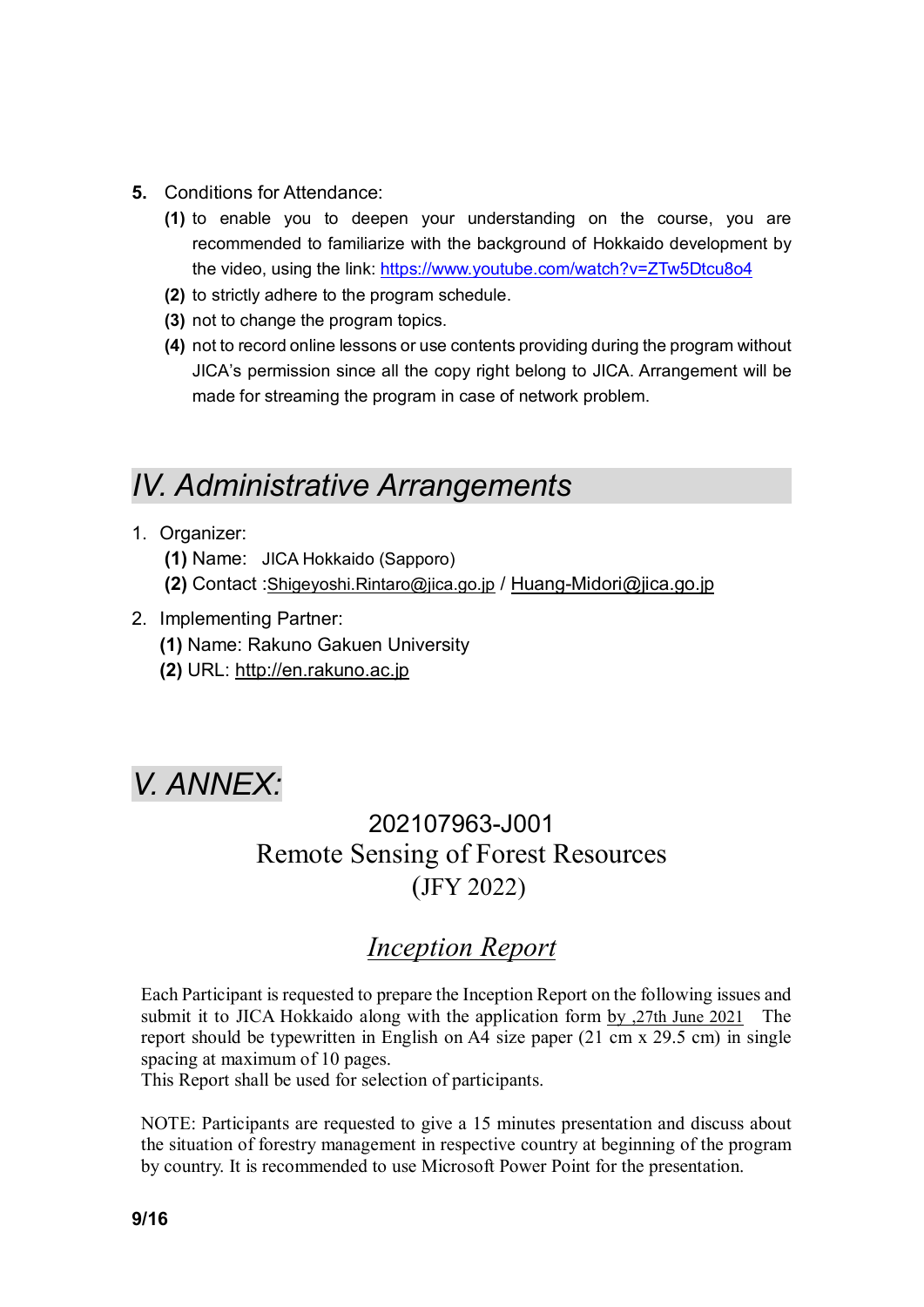#### **1.** Basic information

| 1, Dwole Hill Hillweich |      |    |  |
|-------------------------|------|----|--|
| Name                    |      |    |  |
| Country                 |      |    |  |
| Organization            |      |    |  |
| Position                |      |    |  |
| Period                  | From | to |  |
| Outline of duties       |      |    |  |

**2.** Outline of the participant's Organization

(Example :)



**3.** Describe present condition and/or historical trend of forests and forest management with specific figures in the applicant's country, in accordance with the following indicators respectively;

(Choose more than 2 indicators from among the following for the description)

- ① Area and percent of forest by forest ecosystem types
- ② Area and percent of forest specifically for conservation
- ③ Area, percent and growing stock of plantations by species
- ④ Value and volume of production of wood, wood products and non-wood products
- ⑤ Status of legal and institutional framework on forest planning, policy development and coordination with relevant sectors
- ⑥ Status of forest inventory, assessment and monitoring

If there is no national data on the indicators, you can use provincial data or data at the project level as well.

- **4.** Current development of remote sensing of Forest Resources in the applicant's country
- **5.** Problems/constraints on the development of remote sensing in the applicant's country (Itemize 3 main issues which the applicant directly faces on and describe them)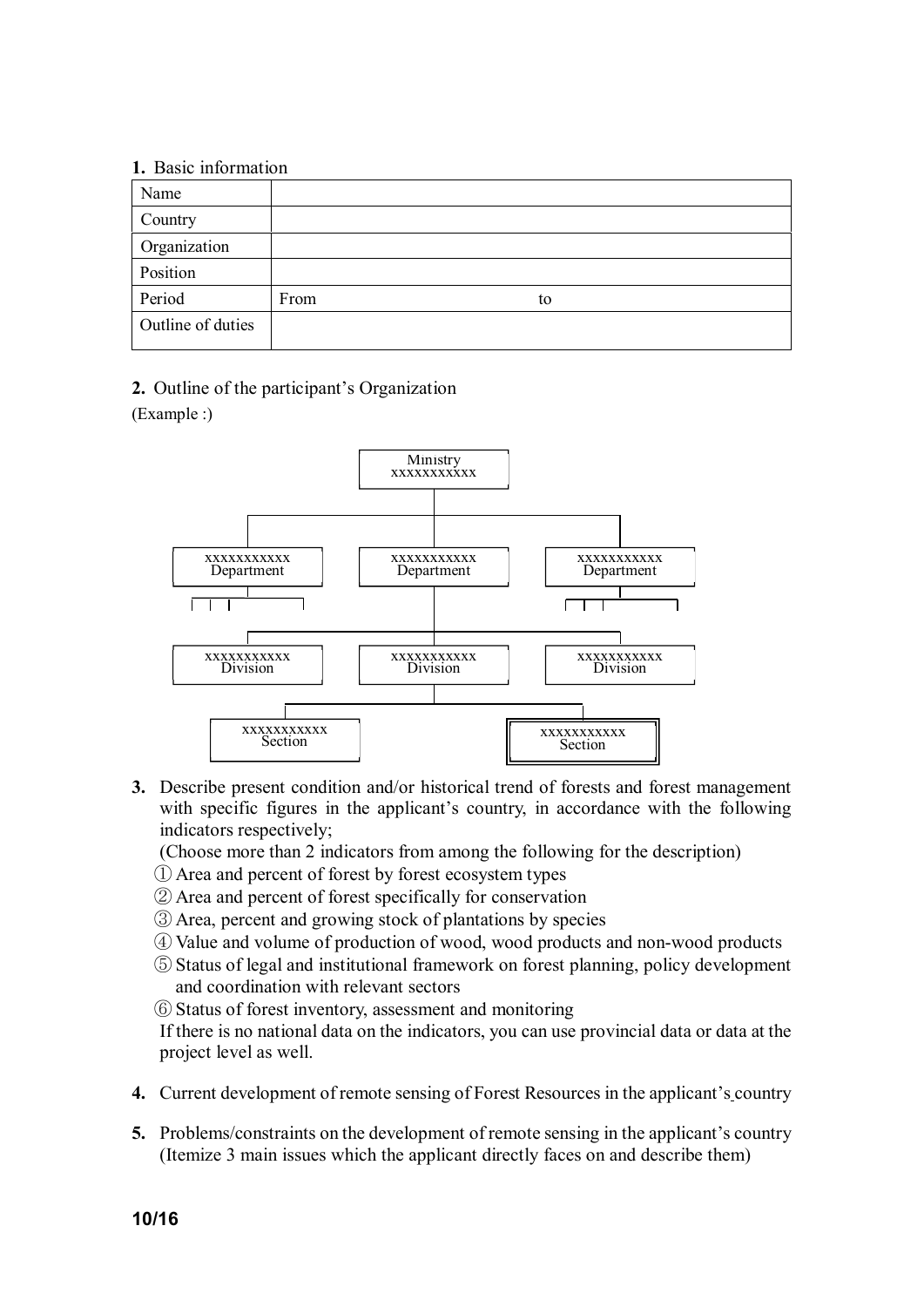- **6.** On-going efforts to specifically cope with the problems mentioned in 5. above (If any)
- **7.** The applicant's role in development and application of remote sensing in the country
- **8.** What is your personal challenge that you want to solve through this training program?
- **9.** The applicant's experiences about remote sensing and GIS software specifically

|                                                                                 | QGIS | ArcGIS | <b>ERDAS</b><br><b>IMAGINE</b> | Ecognition | <b>ENVI</b> | Google<br>Earth<br>Engine | <b>GPS</b> | Others |
|---------------------------------------------------------------------------------|------|--------|--------------------------------|------------|-------------|---------------------------|------------|--------|
| Version:                                                                        |      |        |                                |            |             |                           |            |        |
| Experience:<br>(How often are you<br>using this in<br>your<br>current duties?)  |      |        |                                |            |             |                           |            |        |
| Purpose:<br>(What do you use this<br>for?)                                      |      |        |                                |            |             |                           |            |        |
| Satellite data:<br>(Describe specific data<br>which<br>have<br>you<br>analyzed) |      |        |                                |            |             |                           |            |        |

#### **10.** The applicant's knowledge and interest about remote sensing, GIS and GPS

| <b>Items</b> | Detail                                         | Example                                                                                  | Please scale your<br>knowledge by $1 \sim 4$<br>1: I don't know it<br>2: I know it a little<br>3: I know it<br>4: I know it very well | Please check<br>the boxes<br>which you are<br>interested.<br>*You could check<br>more than one |
|--------------|------------------------------------------------|------------------------------------------------------------------------------------------|---------------------------------------------------------------------------------------------------------------------------------------|------------------------------------------------------------------------------------------------|
|              | 0000                                           | 0000                                                                                     |                                                                                                                                       | $\subset$                                                                                      |
| *Example     | OOOO                                           | 0000                                                                                     | 3                                                                                                                                     |                                                                                                |
|              | Aerial photos using a<br>drone                 |                                                                                          |                                                                                                                                       |                                                                                                |
| Measuring    | Collecting field data<br>using mobile device   | GPS, smartphone,<br>tablet etc.                                                          |                                                                                                                                       |                                                                                                |
| Storing      | Downloading satellite<br>imagery and GIS data. |                                                                                          |                                                                                                                                       |                                                                                                |
|              | Create GIS data                                | Georeferencing paper<br>maps and tracing them                                            |                                                                                                                                       |                                                                                                |
|              | Drone data processing                          | Ortho rectified mosaic<br>photo and making 3D<br>model                                   |                                                                                                                                       |                                                                                                |
|              | Pre/post processing                            | clipping/mosaicking/<br>reprojecting/layer<br>stacking satellite imagery                 |                                                                                                                                       |                                                                                                |
|              | optical satellite images                       | Calibration (calculating<br>Reflectance value,<br>atmospheric/topographic<br>correction) |                                                                                                                                       |                                                                                                |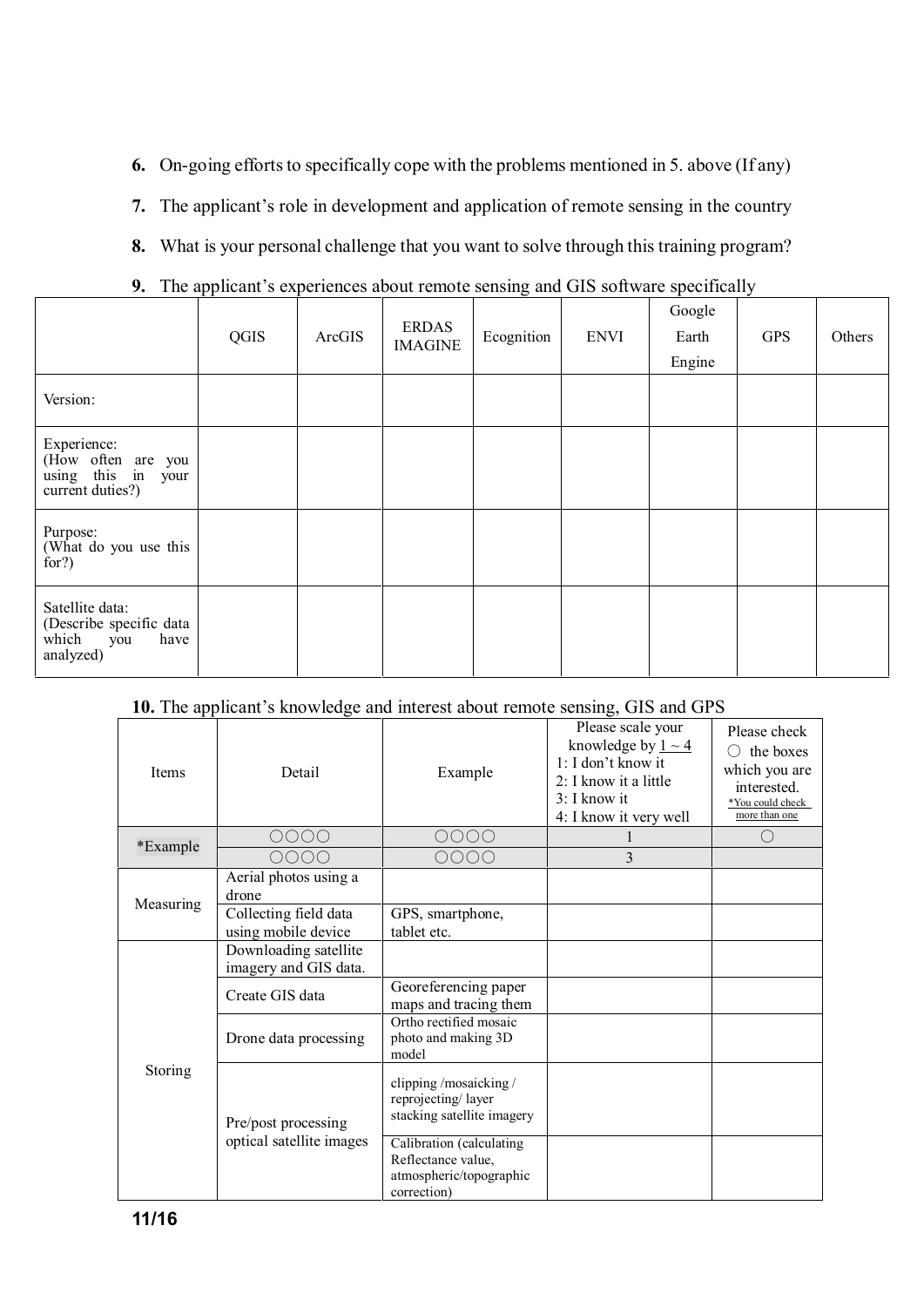|                                    | Pre/post processing<br>microwave satellite<br><i>images</i> | Calibration (calculating)<br>db value (sigma, beta,<br>gamma naught) |  |
|------------------------------------|-------------------------------------------------------------|----------------------------------------------------------------------|--|
|                                    | Calculating index                                           | NDVI, NDSI, NDWI                                                     |  |
|                                    | Classification                                              | Pixel based classification                                           |  |
| Analyzing                          | Unsupervised,<br>Supervised classification)                 | Object based<br>classification                                       |  |
|                                    | Change detection                                            |                                                                      |  |
|                                    | Spatial data analysis<br>with GIS                           | Carbon stock mapping                                                 |  |
|                                    |                                                             | Mapping with statistical<br>models                                   |  |
| Programmin<br>g based              | Google Earth Engine                                         |                                                                      |  |
| remote<br>sensing or<br><b>GIS</b> | Other programing<br>language                                | R, Python, etc.                                                      |  |

- **11.** Knowledge or skills which the applicant intends to acquire from this KCCP program. (example: knowledge of technical issues about REDD+, skills of using remote sensing software for change detection of land use in your site)
- **12.** In the applicant's country, what kind of effort/action for REDD+ can be made? (example: law, policy, finance and aid)
- **13.** Plans/projects, which you are likely to be involved in your country after completing the KCCP, if any.
- **14.** Describe the target area, which you want to deal with in your action plan in concrete terms. \*Please attach the Map below

Area Name: Longitude and Latitude: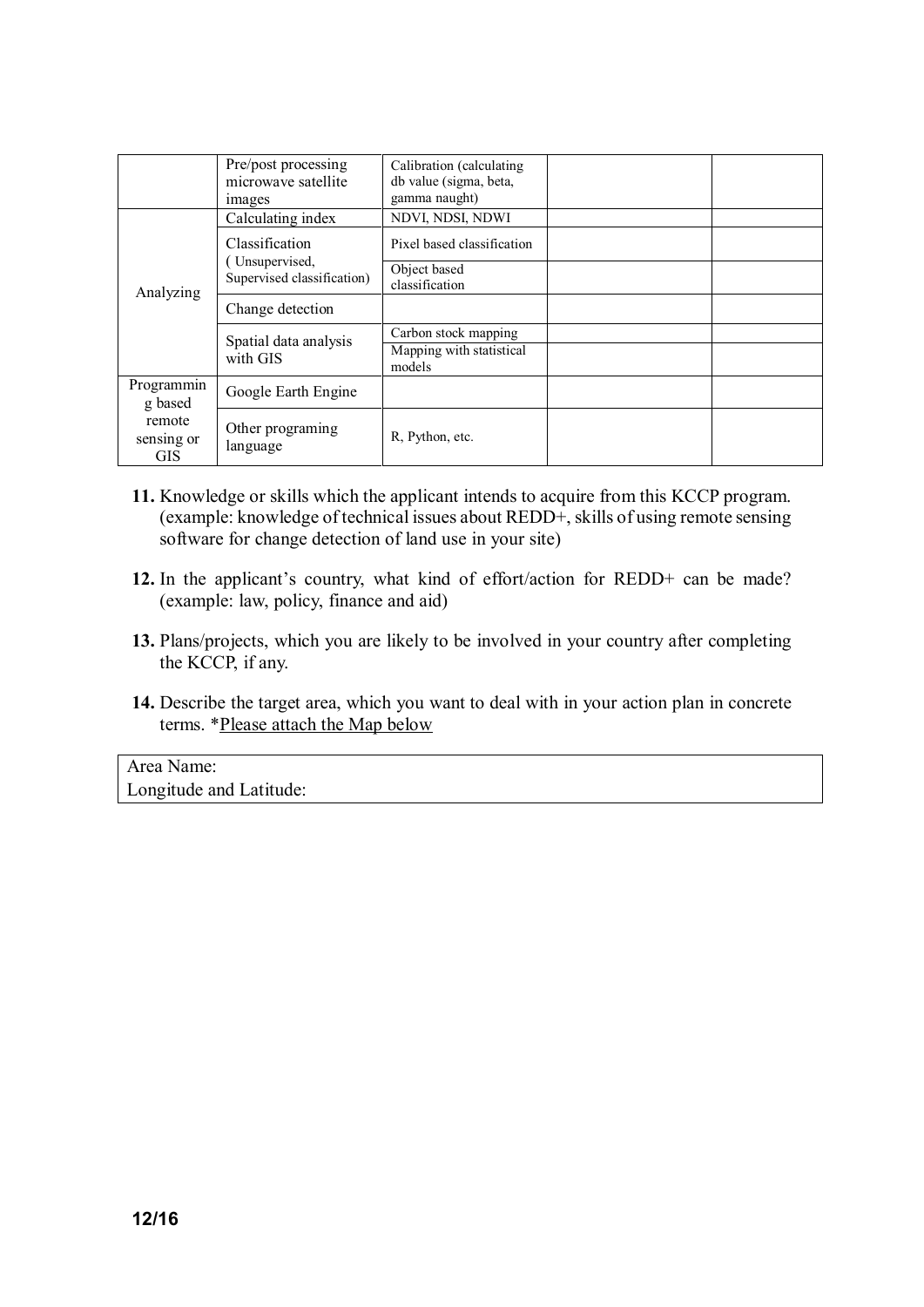#### MAP: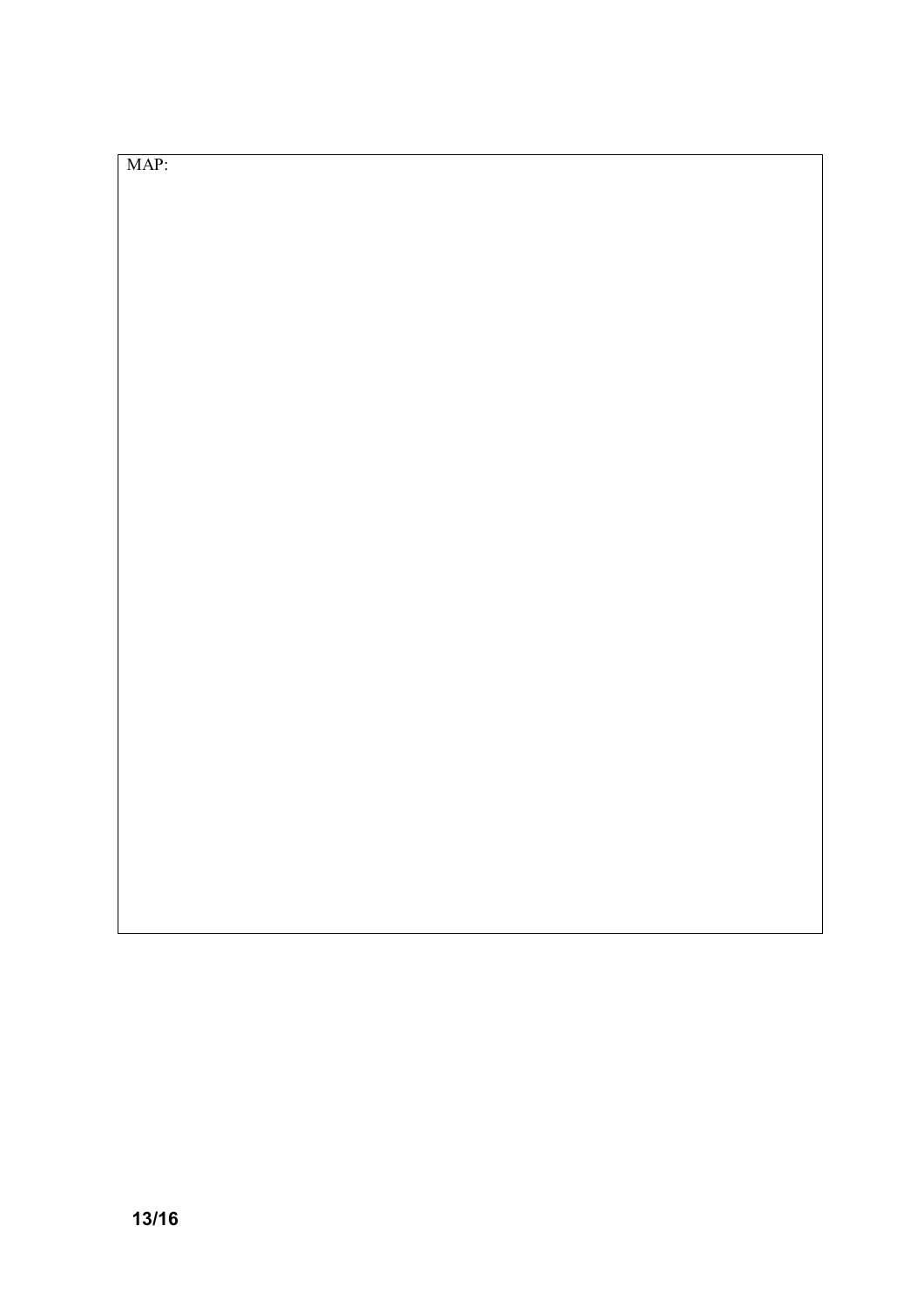### **For Your Reference**

#### **JICA and Capacity Development**

Technical cooperation is people-to-people cooperation that supports partner countries in enhancing their comprehensive capacities to address development challenges by their own efforts. Instead of applying Japanese technology per se to partner countries, JICA's technical cooperation provides solutions that best fit their needs by working with people living there. In the process, consideration is given to factors such as their regional characteristics, historical background, and languages. JICA does not limit its technical cooperation to human resources development; it offers multi-tiered assistance that also involves organizational strengthening, policy formulation, and institution building.

Implementation methods of JICA's technical cooperation can be divided into two approaches. One is overseas cooperation by dispatching experts and volunteers in various development sectors to partner countries; the other is domestic cooperation by inviting participants from developing countries to Japan. The latter method is the Knowledge Co-Creation Program, formerly called Training Program, and it is one of the core programs carried out in Japan. By inviting officials from partner countries and with cooperation from domestic partners, the Knowledge Co-Creation Program provides technical knowledge and practical solutions for development issues in participating countries.

The Knowledge Co-Creation Program (Group & Region Focus) has long occupied an important place in JICA operations. About 400 pre-organized course cover a wide range of professional fields, ranging from education, health, infrastructure, energy, trade and finance, to agriculture, rural development, gender mainstreaming, and environmental protection. A variety of programs is being customized by the different target organizations to address the specific needs, such as policy-making organizations, service provision organizations, as well as research and academic institutions. Some programs are organized to target a certain group of countries with similar developmental challenges.

#### **Japanese Development Experience**

Japan, as the first non-Western nation to become a developed country, built itself into a country that is free, peaceful, prosperous and democratic while preserving its tradition. Japan will serve as one of the best examples for our partner countries to follow in their own development.

From engineering technology to production management methods, most of the know-how that has enabled Japan to become what it is today has emanated from a process of adoption and adaptation, of course, has been accompanied by countless failures and errors behind the success stories.

Through Japan's progressive adaptation and application of systems, methods and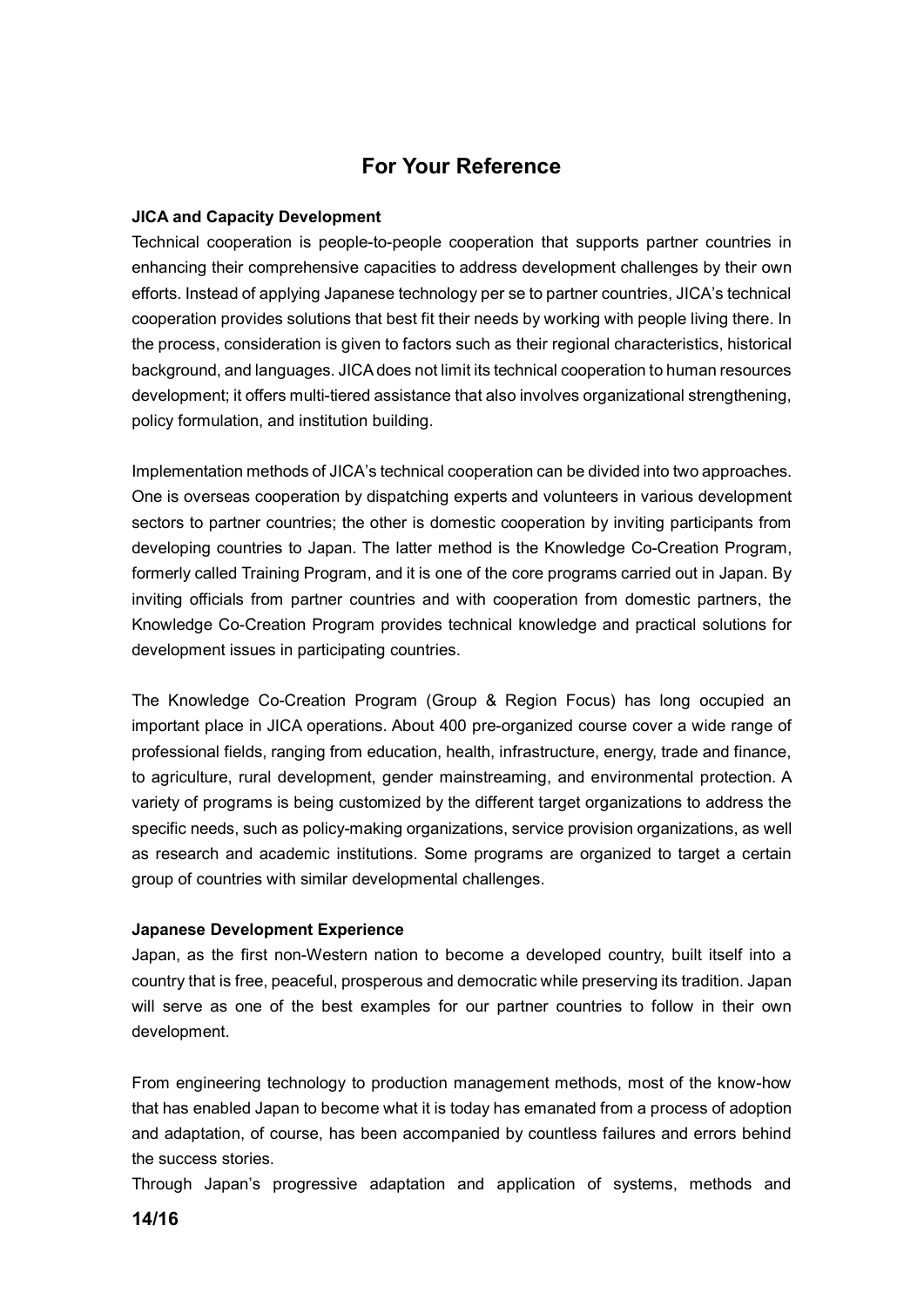technologies from the West in a way that is suited to its own circumstances, Japan has developed a storehouse of knowledge not found elsewhere from unique systems of organization, administration and personnel management to such social systems as the livelihood improvement approach and governmental organization. It is not easy to apply such experiences to other countries where the circumstances differ, but the experiences can provide ideas and clues useful when devising measures to solve problems.

JICA, therefore, would like to invite as many leaders of partner countries as possible to come and visit us, to mingle with the Japanese people, and witness the advantages as well as the disadvantages of Japanese systems, so that integration of their findings might help them reach their developmental objectives.